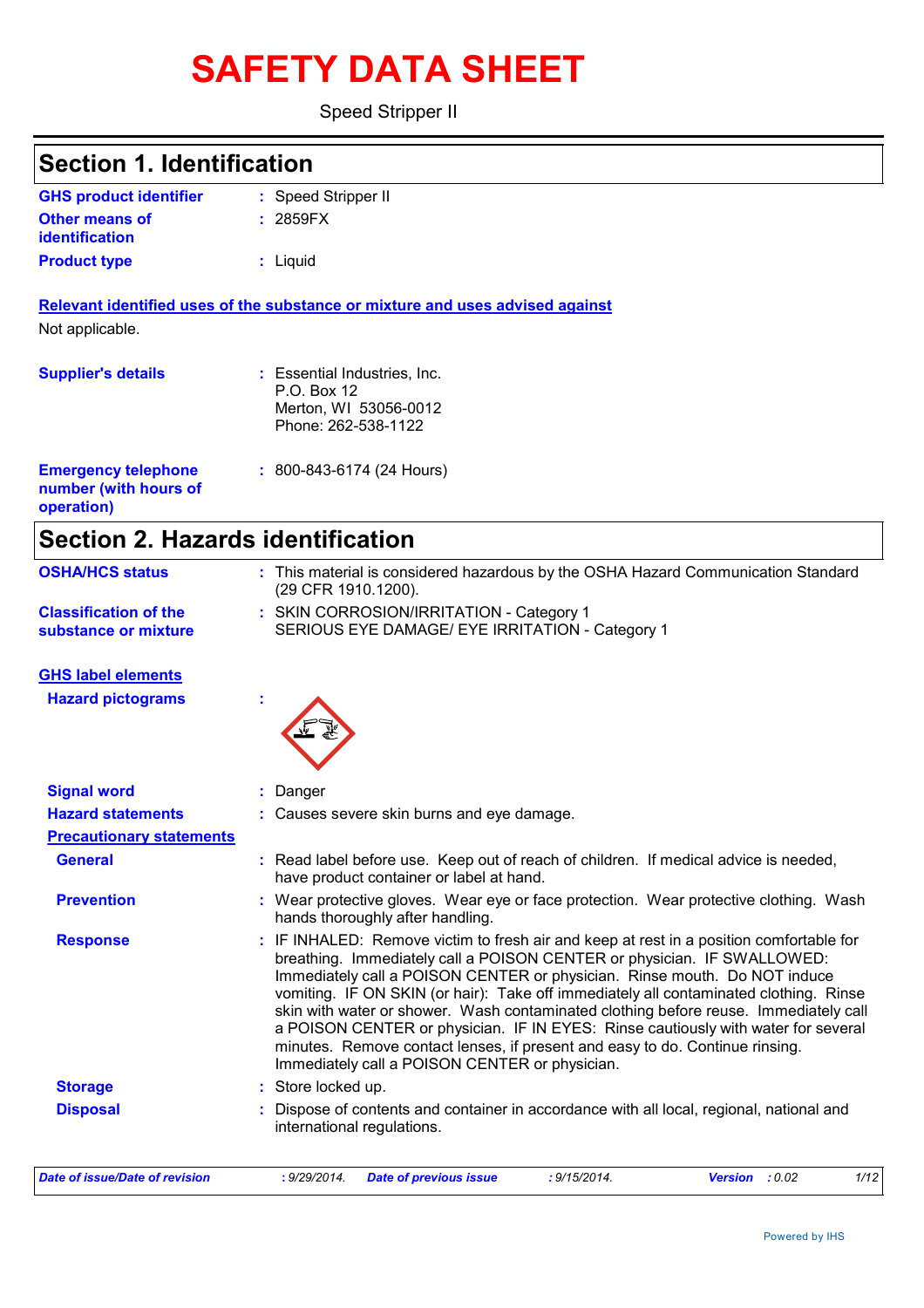### **Section 2. Hazards identification**

**Hazards not otherwise classified :** None known.

### **Section 3. Composition/information on ingredients**

| Substance/mixture     | : Mixture         |
|-----------------------|-------------------|
| <b>Other means of</b> | $:$ Not available |
| <b>identification</b> |                   |

| <b>CAS number/other identifiers</b> |                  |
|-------------------------------------|------------------|
| <b>CAS</b> number                   | : Not applicable |
| <b>Product code</b>                 | : 2859FX         |
| <b>Ingredient name</b>              |                  |

| <b>Ingredient name</b> | $\frac{9}{6}$         | <b>CAS number</b> |
|------------------------|-----------------------|-------------------|
| 2-butoxyethanol        | 10 - 30               | 111-76-2          |
| 2-aminoethanol         | $\overline{1}$<br>- 5 | 141-43-5          |

Any concentration shown as a range is to protect confidentiality or is due to batch variation.

**There are no additional ingredients present which, within the current knowledge of the supplier and in the concentrations applicable, are classified as hazardous to health or the environment and hence require reporting in this section.**

**Occupational exposure limits, if available, are listed in Section 8.**

### **Section 4. First aid measures**

#### **Description of necessary first aid measures**

| <b>Eye contact</b>  | : Get medical attention immediately. Call a poison center or physician. Immediately flush<br>eyes with plenty of water, occasionally lifting the upper and lower eyelids. Check for and<br>remove any contact lenses. Continue to rinse for at least 10 minutes. Chemical burns<br>must be treated promptly by a physician.                                                                                                                                                                                                                                                                                                                                                                                                                                                                                                                                                                                  |
|---------------------|--------------------------------------------------------------------------------------------------------------------------------------------------------------------------------------------------------------------------------------------------------------------------------------------------------------------------------------------------------------------------------------------------------------------------------------------------------------------------------------------------------------------------------------------------------------------------------------------------------------------------------------------------------------------------------------------------------------------------------------------------------------------------------------------------------------------------------------------------------------------------------------------------------------|
| <b>Inhalation</b>   | : Get medical attention immediately. Call a poison center or physician. Remove victim to<br>fresh air and keep at rest in a position comfortable for breathing. If it is suspected that<br>fumes are still present, the rescuer should wear an appropriate mask or self-contained<br>breathing apparatus. If not breathing, if breathing is irregular or if respiratory arrest<br>occurs, provide artificial respiration or oxygen by trained personnel. It may be<br>dangerous to the person providing aid to give mouth-to-mouth resuscitation. If<br>unconscious, place in recovery position and get medical attention immediately. Maintain<br>an open airway. Loosen tight clothing such as a collar, tie, belt or waistband. In case of<br>inhalation of decomposition products in a fire, symptoms may be delayed. The exposed<br>person may need to be kept under medical surveillance for 48 hours. |
| <b>Skin contact</b> | : Get medical attention immediately. Call a poison center or physician. Flush<br>contaminated skin with plenty of water. Remove contaminated clothing and shoes.<br>Wash contaminated clothing thoroughly with water before removing it, or wear gloves.<br>Continue to rinse for at least 10 minutes. Chemical burns must be treated promptly by a<br>physician. Wash clothing before reuse. Clean shoes thoroughly before reuse.                                                                                                                                                                                                                                                                                                                                                                                                                                                                           |
| <b>Ingestion</b>    | : Get medical attention immediately. Call a poison center or physician. Wash out mouth<br>with water. Remove dentures if any. Remove victim to fresh air and keep at rest in a<br>position comfortable for breathing. If material has been swallowed and the exposed<br>person is conscious, give small quantities of water to drink. Stop if the exposed person<br>feels sick as vomiting may be dangerous. Do not induce vomiting unless directed to do<br>so by medical personnel. If vomiting occurs, the head should be kept low so that vomit<br>does not enter the lungs. Chemical burns must be treated promptly by a physician.<br>Never give anything by mouth to an unconscious person. If unconscious, place in<br>recovery position and get medical attention immediately. Maintain an open airway.<br>Loosen tight clothing such as a collar, tie, belt or waistband.                          |

| Date of issue/Date of revision |  | : 9/29/2014 Date of previous issue | : 9/15/2014. | <b>Version</b> : 0.02 |  | 2/12 |
|--------------------------------|--|------------------------------------|--------------|-----------------------|--|------|
|--------------------------------|--|------------------------------------|--------------|-----------------------|--|------|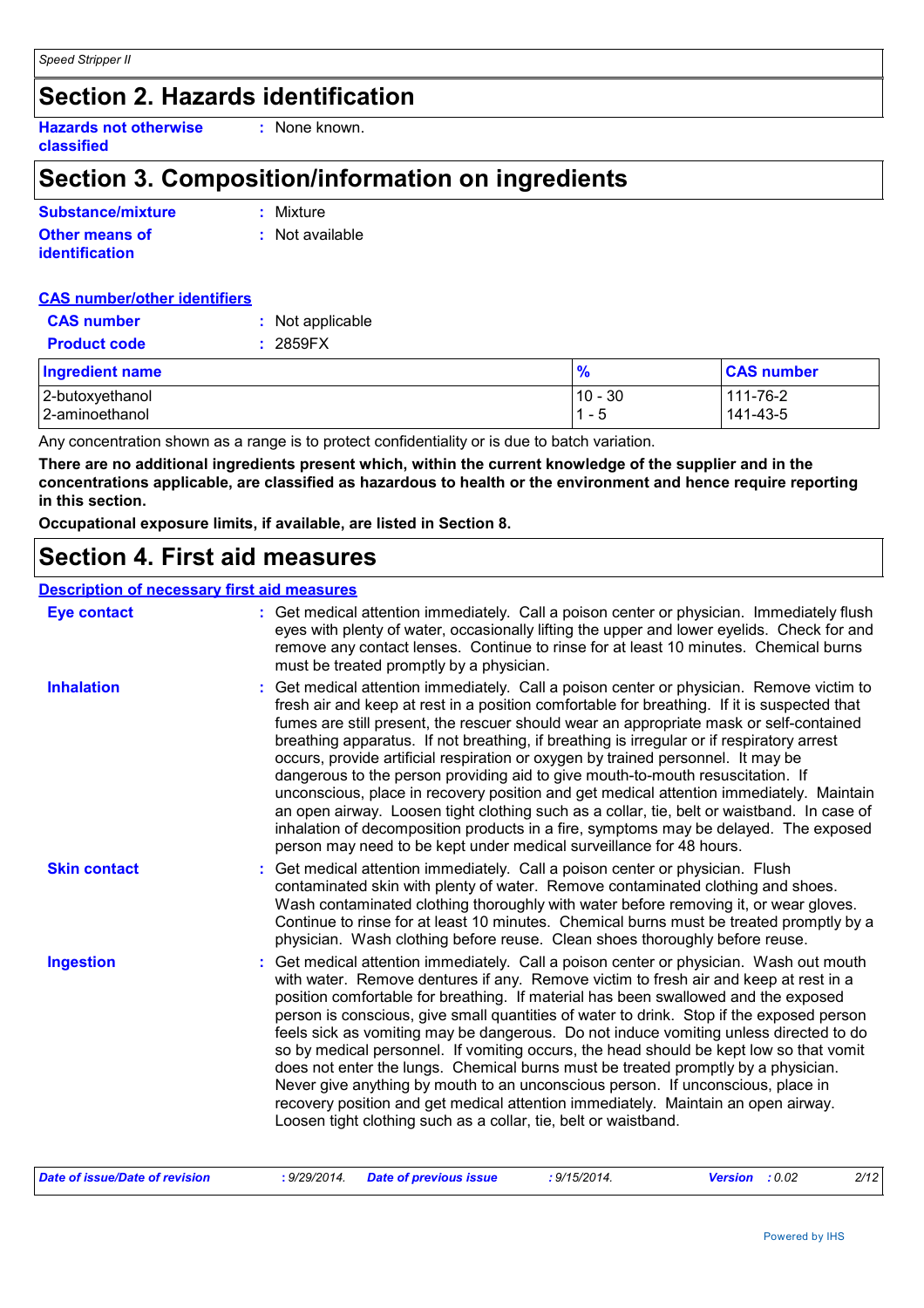## **Section 4. First aid measures**

| Most important symptoms/effects, acute and delayed |                                                                                                                                                                                                                                                                                                                                                                                                                 |
|----------------------------------------------------|-----------------------------------------------------------------------------------------------------------------------------------------------------------------------------------------------------------------------------------------------------------------------------------------------------------------------------------------------------------------------------------------------------------------|
| <b>Potential acute health effects</b>              |                                                                                                                                                                                                                                                                                                                                                                                                                 |
| <b>Eye contact</b>                                 | : Causes serious eye damage.                                                                                                                                                                                                                                                                                                                                                                                    |
| <b>Inhalation</b>                                  | : May give off gas, vapor or dust that is very irritating or corrosive to the respiratory<br>system. Exposure to decomposition products may cause a health hazard. Serious<br>effects may be delayed following exposure.                                                                                                                                                                                        |
| <b>Skin contact</b>                                | : Causes severe burns.                                                                                                                                                                                                                                                                                                                                                                                          |
| <b>Ingestion</b>                                   | : May cause burns to mouth, throat and stomach.                                                                                                                                                                                                                                                                                                                                                                 |
| <b>Over-exposure signs/symptoms</b>                |                                                                                                                                                                                                                                                                                                                                                                                                                 |
| <b>Eye contact</b>                                 | : Adverse symptoms may include the following:<br>pain<br>watering<br>redness                                                                                                                                                                                                                                                                                                                                    |
| <b>Inhalation</b>                                  | : No specific data.                                                                                                                                                                                                                                                                                                                                                                                             |
| <b>Skin contact</b>                                | : Adverse symptoms may include the following:<br>pain or irritation<br>redness<br>blistering may occur                                                                                                                                                                                                                                                                                                          |
| <b>Ingestion</b>                                   | : Adverse symptoms may include the following:<br>stomach pains                                                                                                                                                                                                                                                                                                                                                  |
|                                                    | <b>Indication of immediate medical attention and special treatment needed, if necessary</b>                                                                                                                                                                                                                                                                                                                     |
| <b>Notes to physician</b>                          | : In case of inhalation of decomposition products in a fire, symptoms may be delayed.<br>The exposed person may need to be kept under medical surveillance for 48 hours.                                                                                                                                                                                                                                        |
| <b>Specific treatments</b>                         | : No specific treatment.                                                                                                                                                                                                                                                                                                                                                                                        |
| <b>Protection of first-aiders</b>                  | : No action shall be taken involving any personal risk or without suitable training. If it is<br>suspected that fumes are still present, the rescuer should wear an appropriate mask or<br>self-contained breathing apparatus. It may be dangerous to the person providing aid to<br>give mouth-to-mouth resuscitation. Wash contaminated clothing thoroughly with water<br>before removing it, or wear gloves. |

### **See toxicological information (Section 11)**

### **Section 5. Fire-fighting measures**

| <b>Extinguishing media</b>                             |                                                                                                                                                                                                     |
|--------------------------------------------------------|-----------------------------------------------------------------------------------------------------------------------------------------------------------------------------------------------------|
| <b>Suitable extinguishing</b><br>media                 | : Use an extinguishing agent suitable for the surrounding fire.                                                                                                                                     |
| <b>Unsuitable extinguishing</b><br>media               | : None known.                                                                                                                                                                                       |
| <b>Specific hazards arising</b><br>from the chemical   | : In a fire or if heated, a pressure increase will occur and the container may burst.                                                                                                               |
| <b>Hazardous thermal</b><br>decomposition products     | : Decomposition products may include the following materials:<br>carbon dioxide<br>carbon monoxide<br>nitrogen oxides                                                                               |
| <b>Special protective actions</b><br>for fire-fighters | : Promptly isolate the scene by removing all persons from the vicinity of the incident if<br>there is a fire. No action shall be taken involving any personal risk or without suitable<br>training. |
| Date of issue/Date of revision                         | 3/12<br>: 9/29/2014.<br><b>Date of previous issue</b><br>: 9/15/2014.<br>: 0.02<br><b>Version</b>                                                                                                   |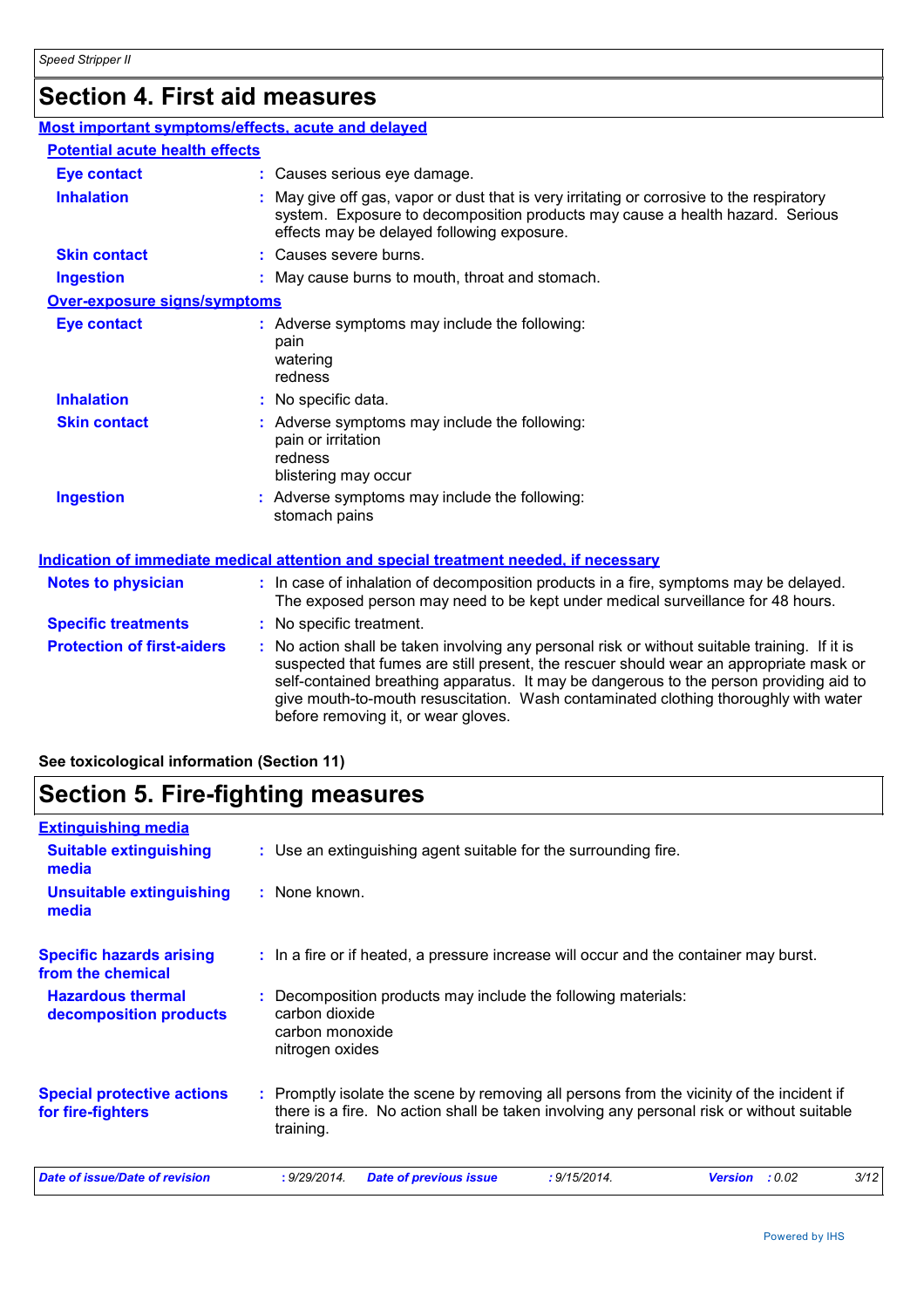### **Section 5. Fire-fighting measures**

| <b>Special protective</b>   | : Fire-fighters should wear appropriate protective equipment and self-contained breathing |
|-----------------------------|-------------------------------------------------------------------------------------------|
| equipment for fire-fighters | apparatus (SCBA) with a full face-piece operated in positive pressure mode.               |

### **Section 6. Accidental release measures**

#### **Personal precautions, protective equipment and emergency procedures**

| For non-emergency<br>personnel   | : No action shall be taken involving any personal risk or without suitable training.<br>Evacuate surrounding areas. Keep unnecessary and unprotected personnel from<br>entering. Do not touch or walk through spilled material. Do not breathe vapor or mist.<br>Provide adequate ventilation. Wear appropriate respirator when ventilation is<br>inadequate. Put on appropriate personal protective equipment. |
|----------------------------------|-----------------------------------------------------------------------------------------------------------------------------------------------------------------------------------------------------------------------------------------------------------------------------------------------------------------------------------------------------------------------------------------------------------------|
| For emergency responders         | If specialised clothing is required to deal with the spillage, take note of any information<br>in Section 8 on suitable and unsuitable materials. See also the information in "For non-<br>emergency personnel".                                                                                                                                                                                                |
| <b>Environmental precautions</b> | : Avoid dispersal of spilled material and runoff and contact with soil, waterways, drains<br>and sewers. Inform the relevant authorities if the product has caused environmental<br>pollution (sewers, waterways, soil or air).                                                                                                                                                                                 |

#### **Methods and materials for containment and cleaning up**

| <b>Small spill</b> | : Stop leak if without risk. Move containers from spill area. Dilute with water and mop up<br>if water-soluble. Alternatively, or if water-insoluble, absorb with an inert dry material and<br>place in an appropriate waste disposal container. Dispose of via a licensed waste<br>disposal contractor.                                                                                                                                                                                                                                                                                                                                                                                                     |
|--------------------|--------------------------------------------------------------------------------------------------------------------------------------------------------------------------------------------------------------------------------------------------------------------------------------------------------------------------------------------------------------------------------------------------------------------------------------------------------------------------------------------------------------------------------------------------------------------------------------------------------------------------------------------------------------------------------------------------------------|
| Large spill        | : Stop leak if without risk. Move containers from spill area. Approach release from<br>upwind. Prevent entry into sewers, water courses, basements or confined areas. Wash<br>spillages into an effluent treatment plant or proceed as follows. Contain and collect<br>spillage with non-combustible, absorbent material e.g. sand, earth, vermiculite or<br>diatomaceous earth and place in container for disposal according to local regulations<br>(see Section 13). Dispose of via a licensed waste disposal contractor. Contaminated<br>absorbent material may pose the same hazard as the spilled product. Note: see<br>Section 1 for emergency contact information and Section 13 for waste disposal. |

### **Section 7. Handling and storage**

| <b>Precautions for safe handling</b>                                             |                                                                                                                                                                                                                                                                                                                                                                                                                                                                                                                                      |
|----------------------------------------------------------------------------------|--------------------------------------------------------------------------------------------------------------------------------------------------------------------------------------------------------------------------------------------------------------------------------------------------------------------------------------------------------------------------------------------------------------------------------------------------------------------------------------------------------------------------------------|
| <b>Protective measures</b>                                                       | : Put on appropriate personal protective equipment (see Section 8). Do not get in eyes or<br>on skin or clothing. Do not breathe vapor or mist. Do not ingest. If during normal use<br>the material presents a respiratory hazard, use only with adequate ventilation or wear<br>appropriate respirator. Keep in the original container or an approved alternative made<br>from a compatible material, kept tightly closed when not in use. Empty containers retain<br>product residue and can be hazardous. Do not reuse container. |
| <b>Advice on general</b><br>occupational hygiene                                 | : Eating, drinking and smoking should be prohibited in areas where this material is<br>handled, stored and processed. Workers should wash hands and face before eating,<br>drinking and smoking. Remove contaminated clothing and protective equipment before<br>entering eating areas. See also Section 8 for additional information on hygiene<br>measures.                                                                                                                                                                        |
| <b>Conditions for safe storage,</b><br>including any<br><b>incompatibilities</b> | : Store in accordance with local regulations. Store in original container protected from<br>direct sunlight in a dry, cool and well-ventilated area, away from incompatible materials<br>and food and drink. Store locked up. Keep container tightly closed and sealed until<br>ready for use. Containers that have been opened must be carefully resealed and kept<br>upright to prevent leakage. Do not store in unlabeled containers. Use appropriate<br>containment to avoid environmental contamination.                        |

| Date of issue/Date of revision |  | : 9/29/2014. Date of previous issue | : 9/15/2014. | <b>Version</b> : 0.02 | 4/12 |
|--------------------------------|--|-------------------------------------|--------------|-----------------------|------|
|--------------------------------|--|-------------------------------------|--------------|-----------------------|------|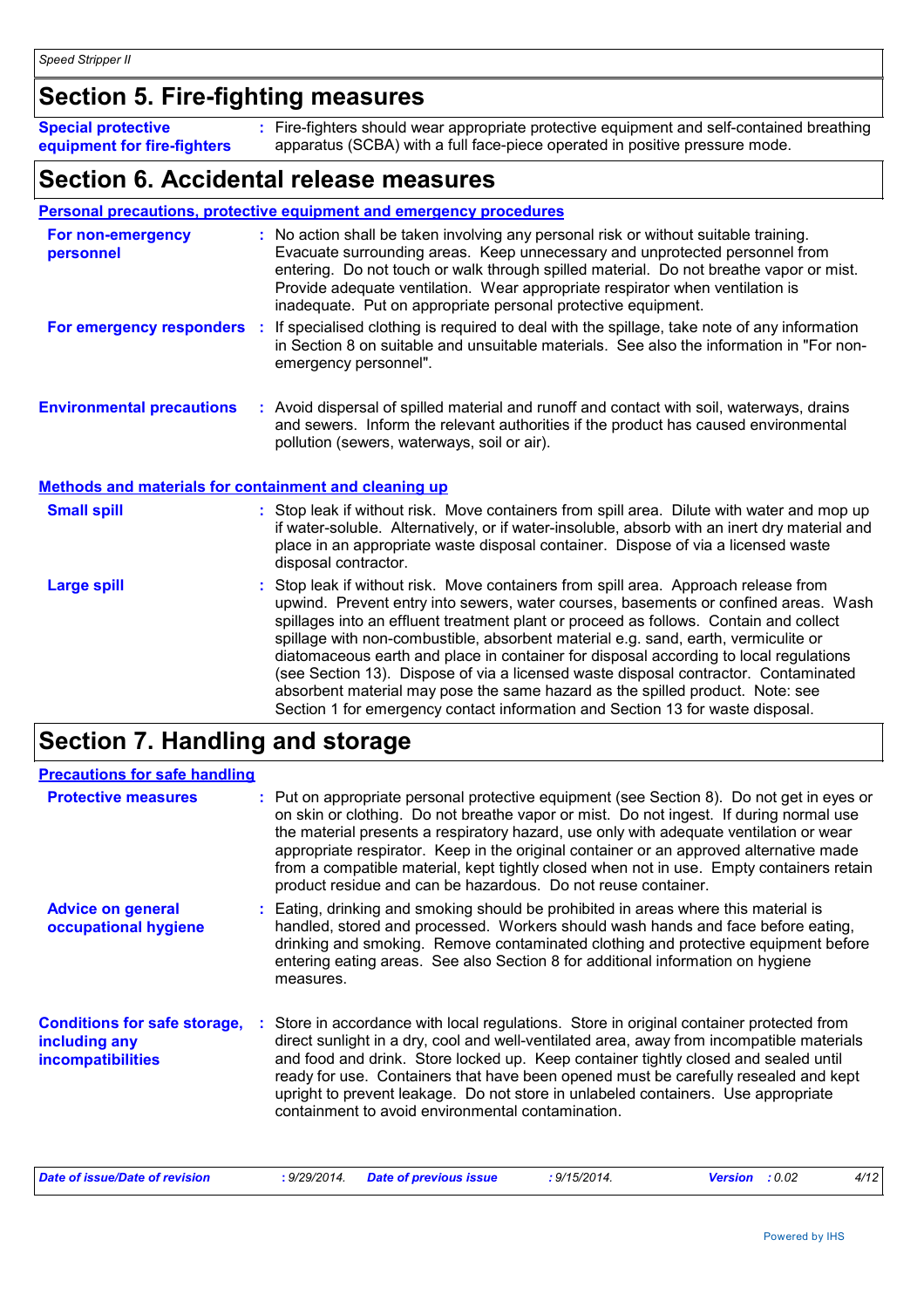## **Section 8. Exposure controls/personal protection**

#### **Control parameters**

### **Occupational exposure limits**

| <b>Ingredient name</b> | <b>Exposure limits</b>                                            |
|------------------------|-------------------------------------------------------------------|
| 2-butoxyethanol        | ACGIH TLV (United States, 6/2013).                                |
|                        | TWA: 20 ppm 8 hours.                                              |
|                        | OSHA PEL 1989 (United States, 3/1989).                            |
|                        | Absorbed through skin.                                            |
|                        | TWA: 25 ppm 8 hours.<br>TWA: 120 mg/m <sup>3</sup> 8 hours.       |
|                        | NIOSH REL (United States, 10/2013).                               |
|                        | Absorbed through skin.                                            |
|                        | TWA: 5 ppm 10 hours.                                              |
|                        | TWA: 24 mg/m <sup>3</sup> 10 hours.                               |
|                        | OSHA PEL (United States, 2/2013).                                 |
|                        | Absorbed through skin.                                            |
|                        | TWA: 50 ppm 8 hours.                                              |
|                        | TWA: 240 mg/m <sup>3</sup> 8 hours.                               |
| 2-aminoethanol         | <b>ACGIH TLV (United States, 6/2013).</b>                         |
|                        | TWA: 3 ppm 8 hours.                                               |
|                        | TWA: $7.5 \text{ mg/m}^3$ 8 hours.                                |
|                        | STEL: 6 ppm 15 minutes.<br>STEL: 15 mg/m <sup>3</sup> 15 minutes. |
|                        | OSHA PEL 1989 (United States, 3/1989).                            |
|                        | TWA: 3 ppm 8 hours.                                               |
|                        | TWA: 8 mg/m <sup>3</sup> 8 hours.                                 |
|                        | STEL: 6 ppm 15 minutes.                                           |
|                        | STEL: 15 mg/m <sup>3</sup> 15 minutes.                            |
|                        | NIOSH REL (United States, 10/2013).                               |
|                        | TWA: 3 ppm 10 hours.                                              |
|                        | TWA: 8 mg/m <sup>3</sup> 10 hours.                                |
|                        | STEL: 6 ppm 15 minutes.<br>STEL: 15 mg/m <sup>3</sup> 15 minutes. |
|                        | OSHA PEL (United States, 2/2013).                                 |
|                        | TWA: 3 ppm 8 hours.                                               |
|                        | TWA: 6 mg/m <sup>3</sup> 8 hours.                                 |
|                        |                                                                   |

| <b>Appropriate engineering</b><br><b>controls</b> | : If user operations generate dust, fumes, gas, vapor or mist, use process enclosures,<br>local exhaust ventilation or other engineering controls to keep worker exposure to<br>airborne contaminants below any recommended or statutory limits.                                                                                                                                                  |
|---------------------------------------------------|---------------------------------------------------------------------------------------------------------------------------------------------------------------------------------------------------------------------------------------------------------------------------------------------------------------------------------------------------------------------------------------------------|
| <b>Environmental exposure</b><br>controls         | : Emissions from ventilation or work process equipment should be checked to ensure<br>they comply with the requirements of environmental protection legislation. In some<br>cases, fume scrubbers, filters or engineering modifications to the process equipment<br>will be necessary to reduce emissions to acceptable levels.                                                                   |
| <b>Individual protection measures</b>             |                                                                                                                                                                                                                                                                                                                                                                                                   |
| <b>Hygiene measures</b>                           | : Wash hands, forearms and face thoroughly after handling chemical products, before<br>eating, smoking and using the lavatory and at the end of the working period.<br>Appropriate techniques should be used to remove potentially contaminated clothing.<br>Wash contaminated clothing before reusing. Ensure that eyewash stations and safety<br>showers are close to the workstation location. |

|  | Date of issue/Date of revision | : 9/29/2014 Date of previous issue | : 9/15/2014. | <b>Version</b> : 0.02 | 5/12 |
|--|--------------------------------|------------------------------------|--------------|-----------------------|------|
|--|--------------------------------|------------------------------------|--------------|-----------------------|------|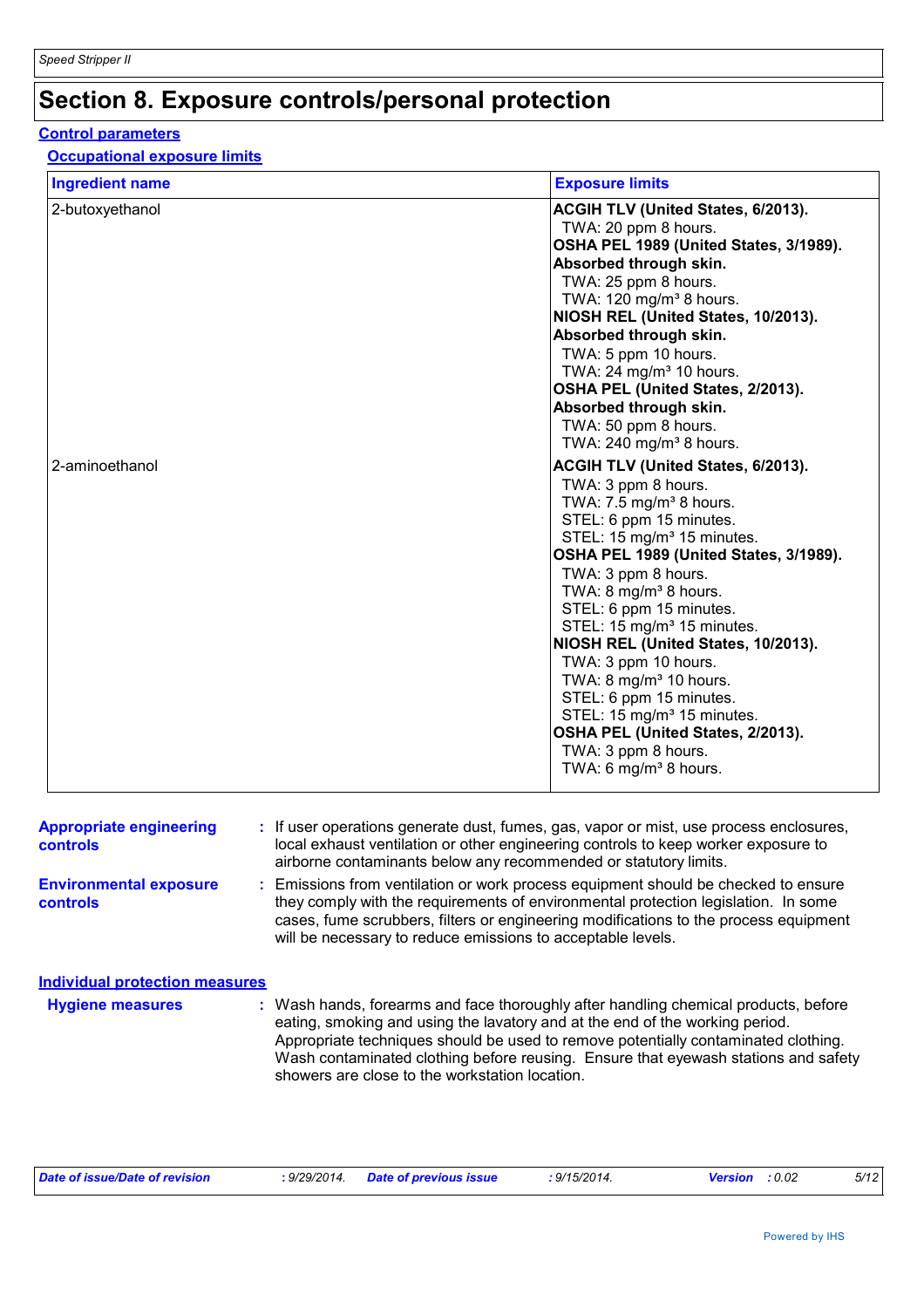### **Section 8. Exposure controls/personal protection**

| <b>Eye/face protection</b>    | : Safety eyewear complying with an approved standard should be used when a risk<br>assessment indicates this is necessary to avoid exposure to liquid splashes, mists,<br>gases or dusts. If contact is possible, the following protection should be worn, unless<br>the assessment indicates a higher degree of protection: chemical splash goggles and/<br>or face shield. If inhalation hazards exist, a full-face respirator may be required instead.                                                                                                                                                              |
|-------------------------------|------------------------------------------------------------------------------------------------------------------------------------------------------------------------------------------------------------------------------------------------------------------------------------------------------------------------------------------------------------------------------------------------------------------------------------------------------------------------------------------------------------------------------------------------------------------------------------------------------------------------|
| <b>Skin protection</b>        |                                                                                                                                                                                                                                                                                                                                                                                                                                                                                                                                                                                                                        |
| <b>Hand protection</b>        | : Chemical-resistant, impervious gloves complying with an approved standard should be<br>worn at all times when handling chemical products if a risk assessment indicates this is<br>necessary. Considering the parameters specified by the glove manufacturer, check<br>during use that the gloves are still retaining their protective properties. It should be<br>noted that the time to breakthrough for any glove material may be different for different<br>glove manufacturers. In the case of mixtures, consisting of several substances, the<br>protection time of the gloves cannot be accurately estimated. |
| <b>Body protection</b>        | : Personal protective equipment for the body should be selected based on the task being<br>performed and the risks involved and should be approved by a specialist before<br>handling this product.                                                                                                                                                                                                                                                                                                                                                                                                                    |
| <b>Other skin protection</b>  | : Appropriate footwear and any additional skin protection measures should be selected<br>based on the task being performed and the risks involved and should be approved by a<br>specialist before handling this product.                                                                                                                                                                                                                                                                                                                                                                                              |
| <b>Respiratory protection</b> | : Use a properly fitted, air-purifying or air-fed respirator complying with an approved<br>standard if a risk assessment indicates this is necessary. Respirator selection must be<br>based on known or anticipated exposure levels, the hazards of the product and the safe<br>working limits of the selected respirator.                                                                                                                                                                                                                                                                                             |

## **Section 9. Physical and chemical properties**

#### **Appearance**

| <b>Physical state</b>                             | : Liquid                                                                                                                                        |
|---------------------------------------------------|-------------------------------------------------------------------------------------------------------------------------------------------------|
| <b>Color</b>                                      | : Colorless                                                                                                                                     |
| <b>Odor</b>                                       | : Solvent                                                                                                                                       |
| <b>Odor threshold</b>                             | : Not available                                                                                                                                 |
| pH                                                | : 11                                                                                                                                            |
| <b>Melting point</b>                              | : $0^{\circ}$ C (32 $^{\circ}$ F)                                                                                                               |
| <b>Boiling point</b>                              | : $100^{\circ}$ C (212 $^{\circ}$ F)                                                                                                            |
| <b>Flash point</b>                                | : Closed cup: >93.334°C (>200°F)                                                                                                                |
| <b>Evaporation rate</b>                           | : Not available                                                                                                                                 |
| <b>Flammability (solid, gas)</b>                  | : Not available                                                                                                                                 |
| Lower and upper explosive<br>(flammable) limits   | : Not available                                                                                                                                 |
| <b>Vapor pressure</b>                             | $:$ <4 kPa (<30 mm Hg) [room temperature]                                                                                                       |
| <b>Vapor density</b>                              | : $<$ 1 [Air = 1]                                                                                                                               |
| <b>Specific gravity</b>                           | $: 0.99$ g/cm <sup>3</sup>                                                                                                                      |
| <b>Solubility</b>                                 | : Not available                                                                                                                                 |
| <b>Partition coefficient: n-</b><br>octanol/water | : Not available                                                                                                                                 |
| <b>Auto-ignition temperature</b>                  | : Not available                                                                                                                                 |
| <b>Viscosity</b>                                  | : Not available                                                                                                                                 |
| <b>VOC content</b>                                | $: 13.7\%$                                                                                                                                      |
|                                                   | VOCs are calculated following the requirements under 40 CFR, Part 59, Subpart C for Consumer Products and Subpart D for Architectural Coatings. |

| Date of issue/Date of revision | 9/29/2014. | <b>Date of previous issue</b> | .9/15/2014<br>the contract of the contract of the contract of the contract of the contract of the contract of the contract of | : 0.02<br>Version | 6/12 |
|--------------------------------|------------|-------------------------------|-------------------------------------------------------------------------------------------------------------------------------|-------------------|------|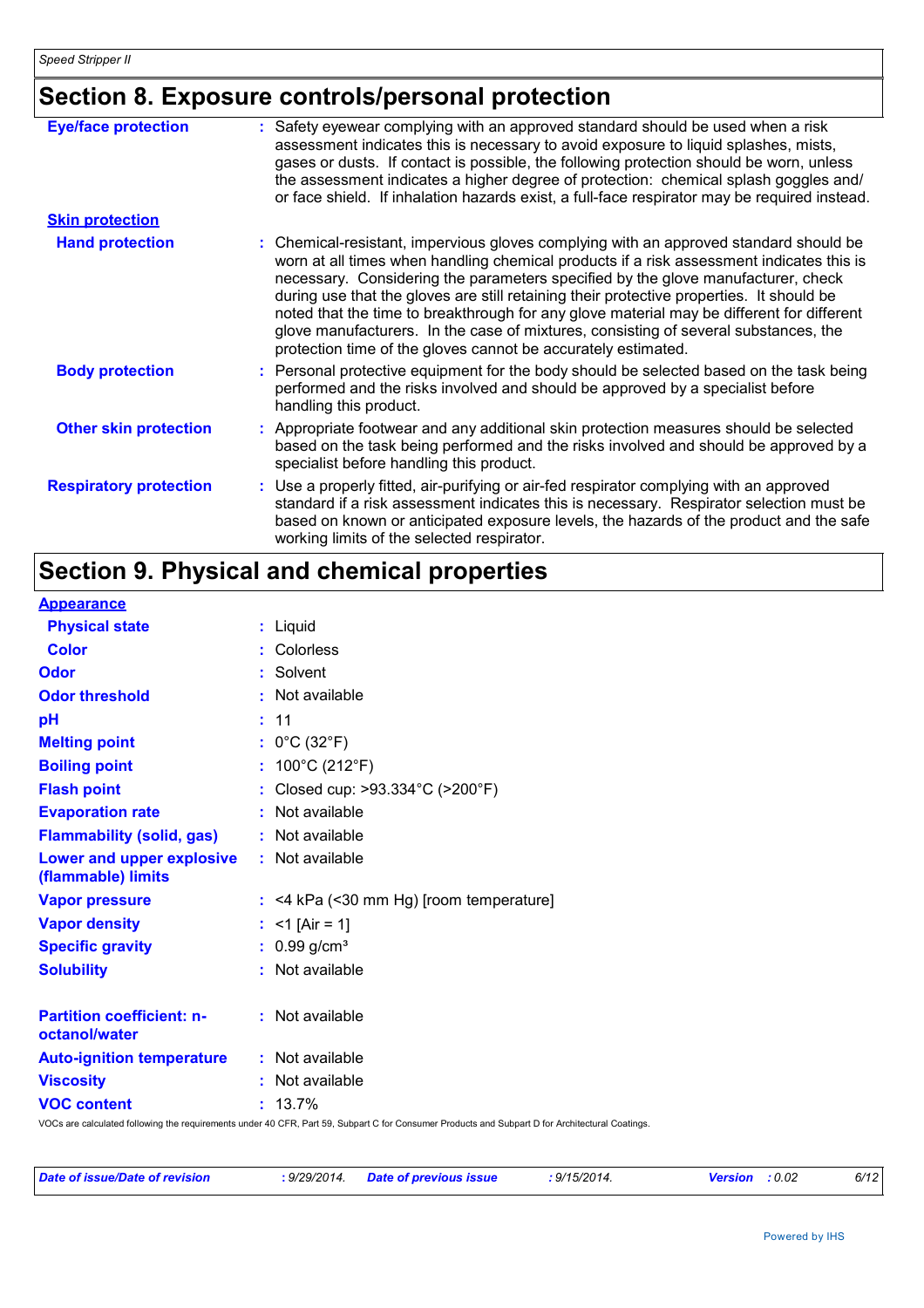### **Section 10. Stability and reactivity**

| <b>Hazardous decomposition</b><br>products   | : Under normal conditions of storage and use, hazardous decomposition products should<br>not be produced. |
|----------------------------------------------|-----------------------------------------------------------------------------------------------------------|
| <b>Incompatible materials</b>                | : No specific data.                                                                                       |
| <b>Conditions to avoid</b>                   | : No specific data.                                                                                       |
| <b>Possibility of hazardous</b><br>reactions | : Under normal conditions of storage and use, hazardous reactions will not occur.                         |
| <b>Chemical stability</b>                    | : The product is stable.                                                                                  |
| <b>Reactivity</b>                            | : No specific test data related to reactivity available for this product or its ingredients.              |

### **Section 11. Toxicological information**

#### **Information on toxicological effects**

**Acute toxicity**

| <b>Product/ingredient name</b> | <b>Result</b> | <b>Species</b> | <b>Dose</b> | <b>Exposure</b> |
|--------------------------------|---------------|----------------|-------------|-----------------|
| 2-butoxyethanol                | ILD50 Dermal  | Rat            | >2000 mg/kg |                 |
|                                | ILD50 Oral    | Rat            | 1300 mg/kg  |                 |
| 2-aminoethanol                 | LD50 Oral     | Rat            | 1720 mg/kg  |                 |

#### **Irritation/Corrosion**

| <b>Product/ingredient name</b> | <b>Result</b>            | <b>Species</b> | <b>Score</b> | <b>Exposure</b>            | <b>Observation</b>       |
|--------------------------------|--------------------------|----------------|--------------|----------------------------|--------------------------|
| 2-butoxyethanol                | Eyes - Moderate irritant | Rabbit         |              | 24 hours 100<br>milligrams |                          |
|                                | Eyes - Severe irritant   | Rabbit         |              | 100<br>milligrams          |                          |
|                                | Skin - Mild irritant     | Rabbit         |              | 500<br>milligrams          |                          |
| 2-aminoethanol                 | Eyes - Severe irritant   | Rabbit         |              | 250<br>Micrograms          |                          |
|                                | Skin - Moderate irritant | Rabbit         |              | 505<br>milligrams          | $\overline{\phantom{0}}$ |

#### **Sensitization**

Not available.

#### **Mutagenicity**

Not available.

#### **Carcinogenicity**

Not available.

#### **Classification**

| <b>Product/ingredient name</b> | <b>OSHA</b> | <b>IARC</b> | <b>NTP</b> |
|--------------------------------|-------------|-------------|------------|
| 2-butoxyethanol                |             |             |            |

#### **Reproductive toxicity**

Not available.

#### **Teratogenicity**

|  | Date of issue/Date of revision | : 9/29/2014. | Date of previous issue | $9/15/2014$ . | : 0.02<br><b>Version</b> | 7/12 |
|--|--------------------------------|--------------|------------------------|---------------|--------------------------|------|
|--|--------------------------------|--------------|------------------------|---------------|--------------------------|------|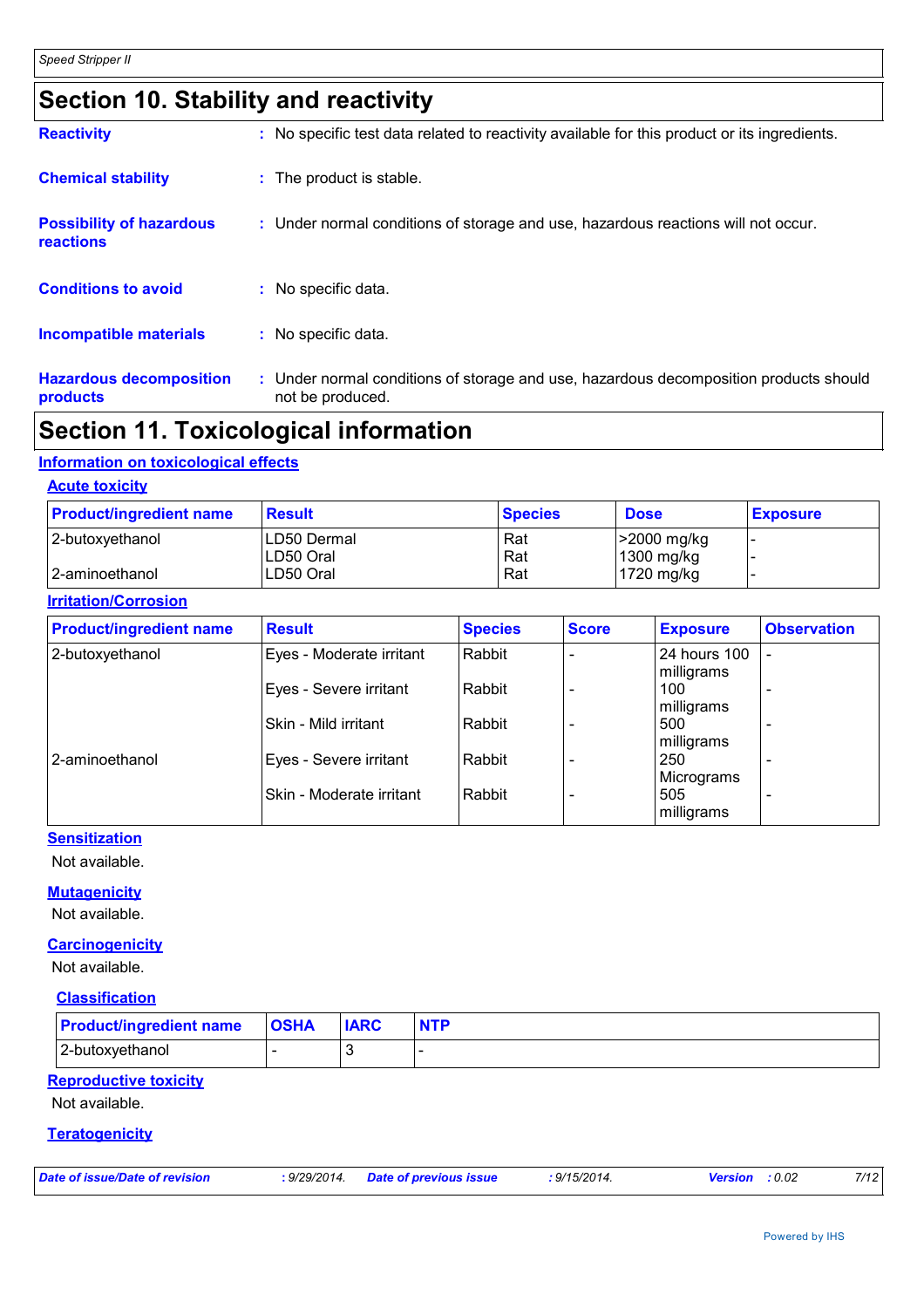**Ingestion**

|                                                                           | <b>Section 11. Toxicological information</b>                                                                                                                                                                           |
|---------------------------------------------------------------------------|------------------------------------------------------------------------------------------------------------------------------------------------------------------------------------------------------------------------|
| Not available.                                                            |                                                                                                                                                                                                                        |
| <b>Specific target organ toxicity (single exposure)</b><br>Not available. |                                                                                                                                                                                                                        |
| Not available.                                                            | <b>Specific target organ toxicity (repeated exposure)</b>                                                                                                                                                              |
| <b>Aspiration hazard</b><br>Not available.                                |                                                                                                                                                                                                                        |
| <b>Information on the likely</b><br>routes of exposure                    | : Not available                                                                                                                                                                                                        |
| <b>Potential acute health effects</b>                                     |                                                                                                                                                                                                                        |
| <b>Eye contact</b>                                                        | : Causes serious eye damage.                                                                                                                                                                                           |
| <b>Inhalation</b>                                                         | May give off gas, vapor or dust that is very irritating or corrosive to the respiratory<br>system. Exposure to decomposition products may cause a health hazard. Serious<br>effects may be delayed following exposure. |
| <b>Skin contact</b>                                                       | : Causes severe burns.                                                                                                                                                                                                 |
| <b>Ingestion</b>                                                          | May cause burns to mouth, throat and stomach.                                                                                                                                                                          |
|                                                                           | Symptoms related to the physical, chemical and toxicological characteristics                                                                                                                                           |
| <b>Eye contact</b>                                                        | : Adverse symptoms may include the following:<br>pain<br>watering<br>redness                                                                                                                                           |
| <b>Inhalation</b>                                                         | No specific data.                                                                                                                                                                                                      |
| <b>Skin contact</b>                                                       | : Adverse symptoms may include the following:<br>pain or irritation<br>redness<br>blistering may occur                                                                                                                 |

#### **Delayed and immediate effects and also chronic effects from short and long term exposure**

stomach pains

| Date of issue/Date of revision               | : 9/29/2014.<br>: 9/15/2014.<br><b>Date of previous issue</b> | Version : 0.02 | 8/12 |
|----------------------------------------------|---------------------------------------------------------------|----------------|------|
| <b>Developmental effects</b>                 | : No known significant effects or critical hazards.           |                |      |
| <b>Teratogenicity</b>                        | : No known significant effects or critical hazards.           |                |      |
| <b>Mutagenicity</b>                          | : No known significant effects or critical hazards.           |                |      |
| <b>Carcinogenicity</b>                       | : No known significant effects or critical hazards.           |                |      |
| <b>General</b>                               | : No known significant effects or critical hazards.           |                |      |
| Not available.                               |                                                               |                |      |
| <b>Potential chronic health effects</b>      |                                                               |                |      |
| <b>Potential delayed effects</b>             | : Not available                                               |                |      |
| <b>Potential immediate</b><br>effects        | $:$ Not available                                             |                |      |
| <b>Long term exposure</b>                    |                                                               |                |      |
| <b>Potential delayed effects</b>             | $:$ Not available                                             |                |      |
| <b>Potential immediate</b><br><b>effects</b> | $:$ Not available                                             |                |      |
| <b>Short term exposure</b>                   |                                                               |                |      |

Adverse symptoms may include the following: **:**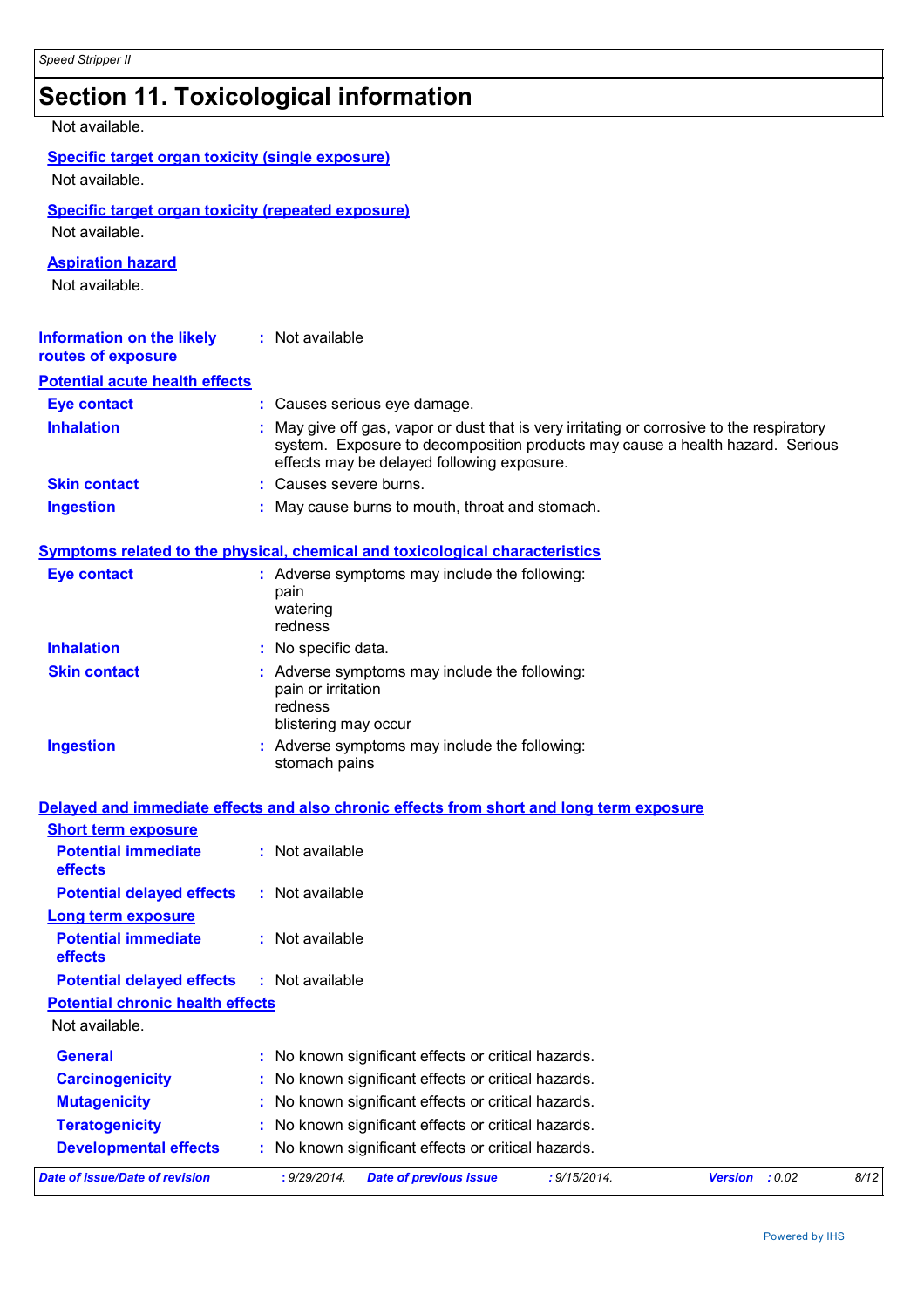### **Section 11. Toxicological information**

**Fertility effects :** No known significant effects or critical hazards.

#### **Numerical measures of toxicity**

| <b>Acute toxicity estimates</b> |                  |
|---------------------------------|------------------|
| <b>Route</b>                    | <b>ATE</b> value |
| Oral                            | 8219.4 mg/kg     |

### **Section 12. Ecological information**

#### **Toxicity**

| <b>Product/ingredient name</b> | <b>Result</b>                                                            | <b>Species</b>                                                 | <b>Exposure</b>      |
|--------------------------------|--------------------------------------------------------------------------|----------------------------------------------------------------|----------------------|
| 2-butoxyethanol                | Acute EC50 1000 mg/l Fresh water<br>Acute LC50 800000 µg/l Marine water  | Daphnia - Daphnia magna<br>Crustaceans - Crangon crangon       | 48 hours<br>48 hours |
| 2-aminoethanol                 | Acute LC50 1250000 µg/l Marine water<br>Acute EC50 8.42 mg/l Fresh water | Fish - Menidia beryllina<br>Algae - Desmodesmus<br>subspicatus | 96 hours<br>72 hours |
|                                | Acute LC50 100000 µg/l Marine water                                      | Crustaceans - Crangon crangon -<br>Adult                       | 48 hours             |
|                                | Acute LC50 170000 µg/l Fresh water                                       | <b>Fish - Carassius auratus</b>                                | 96 hours             |

#### **Persistence and degradability**

Not available.

#### **Bioaccumulative potential**

| <b>Product/ingredient name</b> | $LoaPow$ | <b>BCF</b> | <b>Potential</b> |
|--------------------------------|----------|------------|------------------|
| 2-butoxyethanol                | 0.81     |            | low              |
| 2-aminoethanol                 | $-1.31$  |            | low              |

#### **Mobility in soil**

| <b>Soil/water partition</b> | : Not available |
|-----------------------------|-----------------|
| <b>coefficient (Koc)</b>    |                 |

#### **Other adverse effects** : No known significant effects or critical hazards.

### **Section 13. Disposal considerations**

| <b>Disposal methods</b> | : The generation of waste should be avoided or minimized wherever possible. Disposal<br>of this product, solutions and any by-products should at all times comply with the<br>requirements of environmental protection and waste disposal legislation and any<br>regional local authority requirements. Dispose of surplus and non-recyclable products<br>via a licensed waste disposal contractor. Waste should not be disposed of untreated to<br>the sewer unless fully compliant with the requirements of all authorities with jurisdiction.<br>Waste packaging should be recycled. Incineration or landfill should only be considered<br>when recycling is not feasible. This material and its container must be disposed of in a<br>safe way. Care should be taken when handling emptied containers that have not been<br>cleaned or rinsed out. Empty containers or liners may retain some product residues.<br>Avoid dispersal of spilled material and runoff and contact with soil, waterways, drains<br>and sewers. |
|-------------------------|-------------------------------------------------------------------------------------------------------------------------------------------------------------------------------------------------------------------------------------------------------------------------------------------------------------------------------------------------------------------------------------------------------------------------------------------------------------------------------------------------------------------------------------------------------------------------------------------------------------------------------------------------------------------------------------------------------------------------------------------------------------------------------------------------------------------------------------------------------------------------------------------------------------------------------------------------------------------------------------------------------------------------------|
|-------------------------|-------------------------------------------------------------------------------------------------------------------------------------------------------------------------------------------------------------------------------------------------------------------------------------------------------------------------------------------------------------------------------------------------------------------------------------------------------------------------------------------------------------------------------------------------------------------------------------------------------------------------------------------------------------------------------------------------------------------------------------------------------------------------------------------------------------------------------------------------------------------------------------------------------------------------------------------------------------------------------------------------------------------------------|

| Date of issue/Date of revision | : 9/29/2014 Date of previous issue | : 9/15/2014. | <b>Version</b> : 0.02 | 9/12 |
|--------------------------------|------------------------------------|--------------|-----------------------|------|
|--------------------------------|------------------------------------|--------------|-----------------------|------|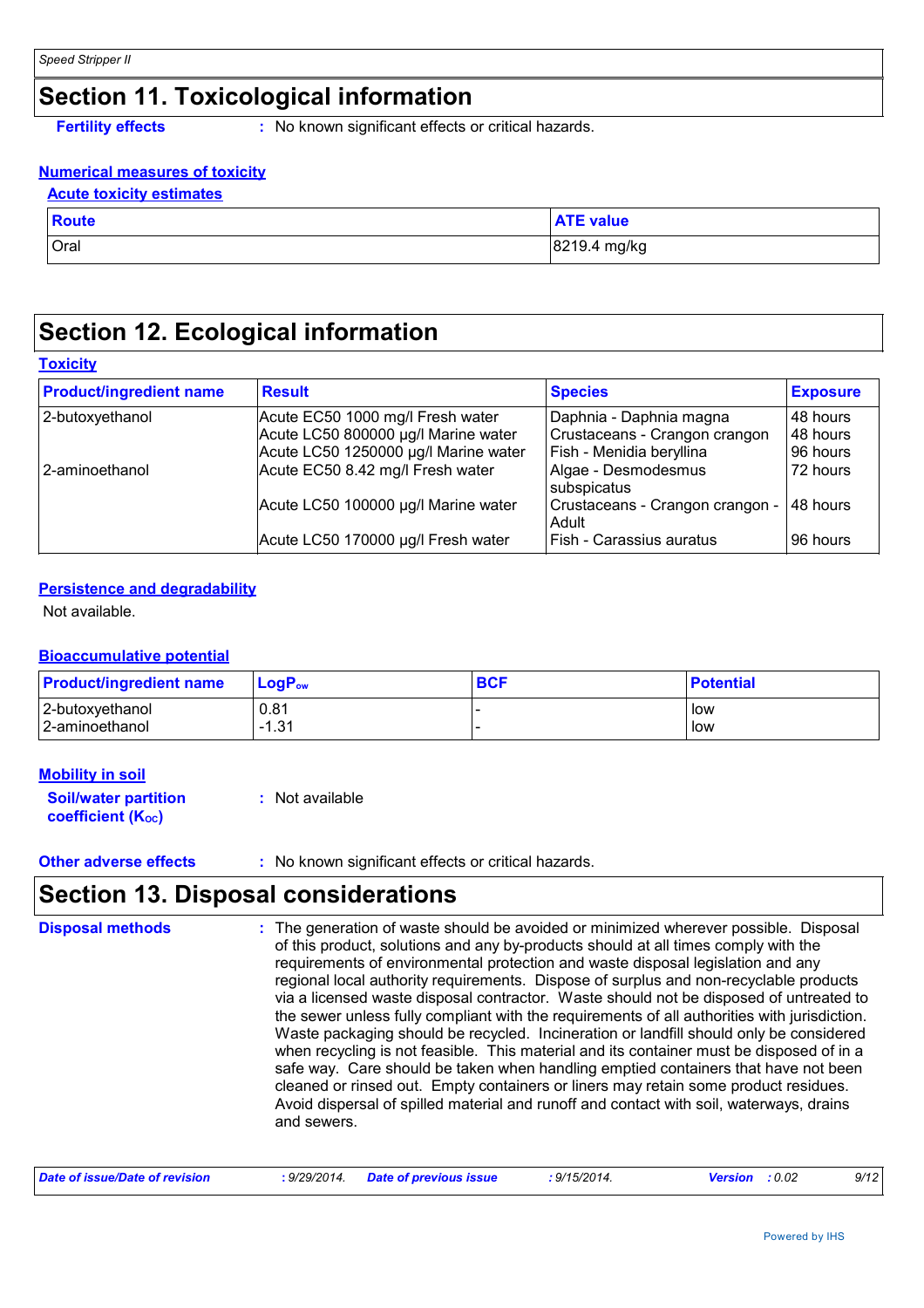### **Section 14. Transport information**

|                                      | <b>DOT Classification</b>                             | <b>IMDG</b>                                           | <b>IATA</b>                                          |
|--------------------------------------|-------------------------------------------------------|-------------------------------------------------------|------------------------------------------------------|
| <b>UN number</b>                     | <b>UN1719</b>                                         | <b>UN1719</b>                                         | <b>UN1719</b>                                        |
| <b>UN proper shipping</b><br>name    | Caustic alkali liquids, n.o.<br>s. (Monoethanolamine) | Caustic alkali liquids, n.o.<br>s. (Monoethanolamine) | Caustic alkali liquids, n.o.s.<br>(Monoethanolamine) |
| <b>Transport hazard</b><br>class(es) | 8<br><b>CORROSIVE</b>                                 | 8<br><u>≫ ≚'</u>                                      | 8<br>双气                                              |
| <b>Packing group</b>                 | $\mathbf{III}$                                        | Ш                                                     | $\mathbf{III}$                                       |
| <b>Environmental</b><br>hazards      | No.                                                   | No.                                                   | No.                                                  |
| <b>Additional</b><br>information     |                                                       |                                                       |                                                      |

**Special precautions for user : Transport within user's premises: always transport in closed containers that are** upright and secure. Ensure that persons transporting the product know what to do in the event of an accident or spillage.

**Transport in bulk according :** Not available. **to Annex II of MARPOL 73/78 and the IBC Code**

### **Section 15. Regulatory information**

**U.S. Federal regulations : United States inventory (TSCA 8b)**: All components are listed or exempted.

**Clean Air Act Section 112 (b) Hazardous Air Pollutants (HAPs) :** Not listed

#### **SARA 311/312**

**Classification :** Immediate (acute) health hazard

#### **Composition/information on ingredients**

| <b>Name</b>     | $\frac{9}{6}$ | <b>Fire</b> | <b>Sudden</b><br><b>hazard release of</b><br><b>pressure</b> | <b>Reactive</b> | <b>Immediate</b><br>(acute)<br>health<br>hazard | <b>Delaved</b><br>(chronic)<br>health<br>hazard |
|-----------------|---------------|-------------|--------------------------------------------------------------|-----------------|-------------------------------------------------|-------------------------------------------------|
| 2-butoxyethanol | $10 - 30$     | Yes.        | No.                                                          | IN <sub>o</sub> | Yes.                                            | No.                                             |
| 2-aminoethanol  | - 5           | Yes.        | No.                                                          | IN <sub>o</sub> | Yes.                                            | No.                                             |

#### **SARA 313**

|                                           | <b>Product name</b> | <b>CAS number</b> | %    |
|-------------------------------------------|---------------------|-------------------|------|
| <b>Form R - Reporting</b><br>requirements | 2-butoxyethanol     | 111-76-2          | 13.7 |

SARA 313 notifications must not be detached from the SDS and any copying and redistribution of the SDS shall include copying and redistribution of the notice attached to copies of the SDS subsequently redistributed.

#### **State regulations**

| Date of issue/Date of revision | : 9/29/2014. | <b>Date of previous issue</b> | : 9/15/2014. | <b>Version</b> : 0.02 | 10/12 |
|--------------------------------|--------------|-------------------------------|--------------|-----------------------|-------|
|                                |              |                               |              |                       |       |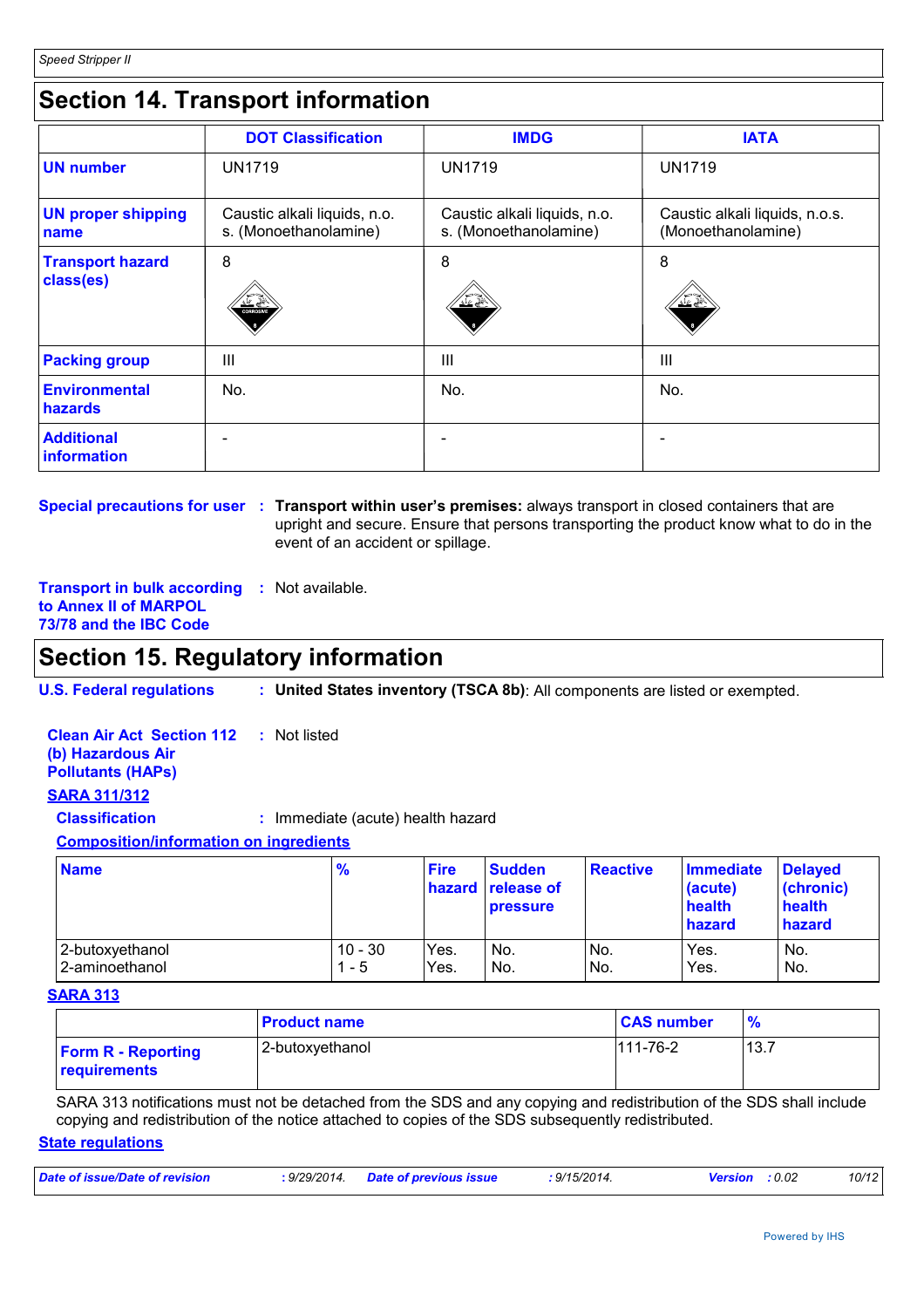### **Section 15. Regulatory information**

#### **California Prop. 65**

**WARNING:** This product contains less than 0.1% of a chemical known to the State of California to cause cancer.

| <b>Ingredient name</b>  | <b>Cancer</b> | <b>Reproductive</b> | No significant risk<br><b>level</b> | <b>Maximum</b><br>acceptable dosage<br><b>level</b> |
|-------------------------|---------------|---------------------|-------------------------------------|-----------------------------------------------------|
| <b>I</b> Diethanolamine | Yes.          | INo.                | No.                                 | No.                                                 |

#### **International regulations**

**History**

**Canada inventory :** All components are listed or exempted.

### **Section 16. Other information**

**Hazardous Material Information System (U.S.A.)**



**Caution: HMIS® ratings are based on a 0-4 rating scale, with 0 representing minimal hazards or risks, and 4 representing significant hazards or risks Although HMIS® ratings are not required on SDSs under 29 CFR 1910. 1200, the preparer may choose to provide them. HMIS® ratings are to be used with a fully implemented HMIS® program. HMIS® is a registered mark of the National Paint & Coatings Association (NPCA). HMIS® materials may be purchased exclusively from J. J. Keller (800) 327-6868.**

**The customer is responsible for determining the PPE code for this material.**

**National Fire Protection Association (U.S.A.)**



**Reprinted with permission from NFPA 704-2001, Identification of the Hazards of Materials for Emergency Response Copyright ©1997, National Fire Protection Association, Quincy, MA 02269. This reprinted material is not the complete and official position of the National Fire Protection Association, on the referenced subject which is represented only by the standard in its entirety.**

**Copyright ©2001, National Fire Protection Association, Quincy, MA 02269. This warning system is intended to be interpreted and applied only by properly trained individuals to identify fire, health and reactivity hazards of chemicals. The user is referred to certain limited number of chemicals with recommended classifications in NFPA 49 and NFPA 325, which would be used as a guideline only. Whether the chemicals are classified by NFPA or not, anyone using the 704 systems to classify chemicals does so at their own risk.**

| Date of printing                  | : 12/22/2014.                                                                                                                                                                                                                                                                                                                                                                                                                                                              |  |  |  |  |  |
|-----------------------------------|----------------------------------------------------------------------------------------------------------------------------------------------------------------------------------------------------------------------------------------------------------------------------------------------------------------------------------------------------------------------------------------------------------------------------------------------------------------------------|--|--|--|--|--|
| Date of issue/Date of<br>revision | : 9/29/2014.                                                                                                                                                                                                                                                                                                                                                                                                                                                               |  |  |  |  |  |
| Date of previous issue            | : 9/15/2014.                                                                                                                                                                                                                                                                                                                                                                                                                                                               |  |  |  |  |  |
| <b>Key to abbreviations</b>       | $\therefore$ ATE = Acute Toxicity Estimate<br><b>BCF</b> = Bioconcentration Factor<br>GHS = Globally Harmonized System of Classification and Labelling of Chemicals<br>IATA = International Air Transport Association<br>IBC = Intermediate Bulk Container<br><b>IMDG = International Maritime Dangerous Goods</b><br>LogPow = logarithm of the octanol/water partition coefficient<br>MARPOL 73/78 = International Convention for the Prevention of Pollution From Ships, |  |  |  |  |  |
| Date of issue/Date of revision    | 11/12<br>: 9/29/2014.<br><b>Date of previous issue</b><br>: 9/15/2014.<br>: 0.02<br><b>Version</b>                                                                                                                                                                                                                                                                                                                                                                         |  |  |  |  |  |